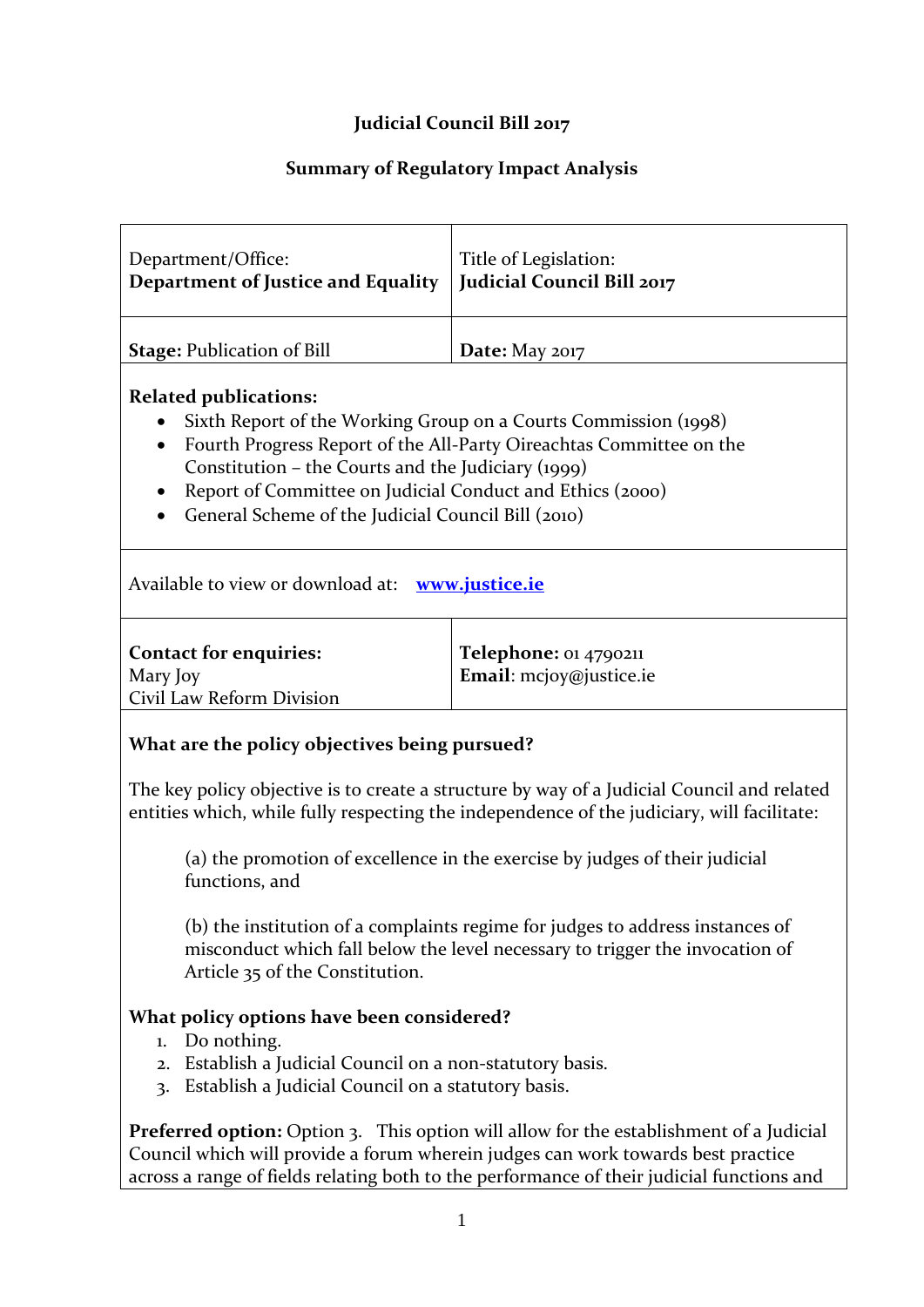to ongoing education needs. The establishment of a Council will also enable formal structures to be put in place to deal with misconduct which falls below the threshold which would warrant the passing of a resolution by both Houses of the Oireachtas calling for the removal of a judge on the grounds of stated misbehaviour or incapacity. The lack of such a Council, which is a common feature in many other jurisdictions, has in the past been the subject of adverse criticism by bodies such as GRECO (Group of States against Corruption).

| <b>Policy options</b>                                              |                                                                                                                                                                                               |                                                                                                                                                                    |                                                                                                                                                                                                                                                                                                                                                                                                                                                                                                        |  |
|--------------------------------------------------------------------|-----------------------------------------------------------------------------------------------------------------------------------------------------------------------------------------------|--------------------------------------------------------------------------------------------------------------------------------------------------------------------|--------------------------------------------------------------------------------------------------------------------------------------------------------------------------------------------------------------------------------------------------------------------------------------------------------------------------------------------------------------------------------------------------------------------------------------------------------------------------------------------------------|--|
| Option                                                             | Costs                                                                                                                                                                                         | <b>Benefits</b>                                                                                                                                                    | <b>Impacts</b>                                                                                                                                                                                                                                                                                                                                                                                                                                                                                         |  |
| Do nothing<br>1.                                                   | While there<br>would be no<br>monetary costs,<br>there would be<br>unquantifiable<br>reputational<br>damage.                                                                                  | None                                                                                                                                                               | We would not be in a<br>position to fulfil our<br>compliance obligations<br>towards GRECO.<br>There would be a<br>continued absence of a<br>mechanism to address<br>complaints about<br>judicial misconduct of a<br>less serious nature.<br>The opportunity would<br>be lost to build public<br>confidence in the<br>administration of<br>justice and to provide<br>adequate supports to<br>the judiciary in meeting<br>the challenges<br>presented by an<br>increasingly complex<br>legal environment |  |
| 2. Establish a<br>Judicial Council<br>on a non-<br>statutory basis | Since such an<br>entity would have<br>limited scope in<br>terms of its<br>capacity for<br>action, the<br>financial costs<br>associated with its<br>establishment<br>would also be<br>limited. | Minimal as, in<br>reality, a non-<br>statutory Judicial<br>Council would<br>add little to the<br>interim Judicial<br>Council regime<br>which exists at<br>present. | The establishment of<br>an independent and<br>statutory Judicial<br>Council is a<br>prerequisite for<br>compliance with<br>outstanding GRECO<br>recommendations.<br>The envisaged<br>complaints mechanism<br>in relation to judicial<br>misconduct requires a                                                                                                                                                                                                                                          |  |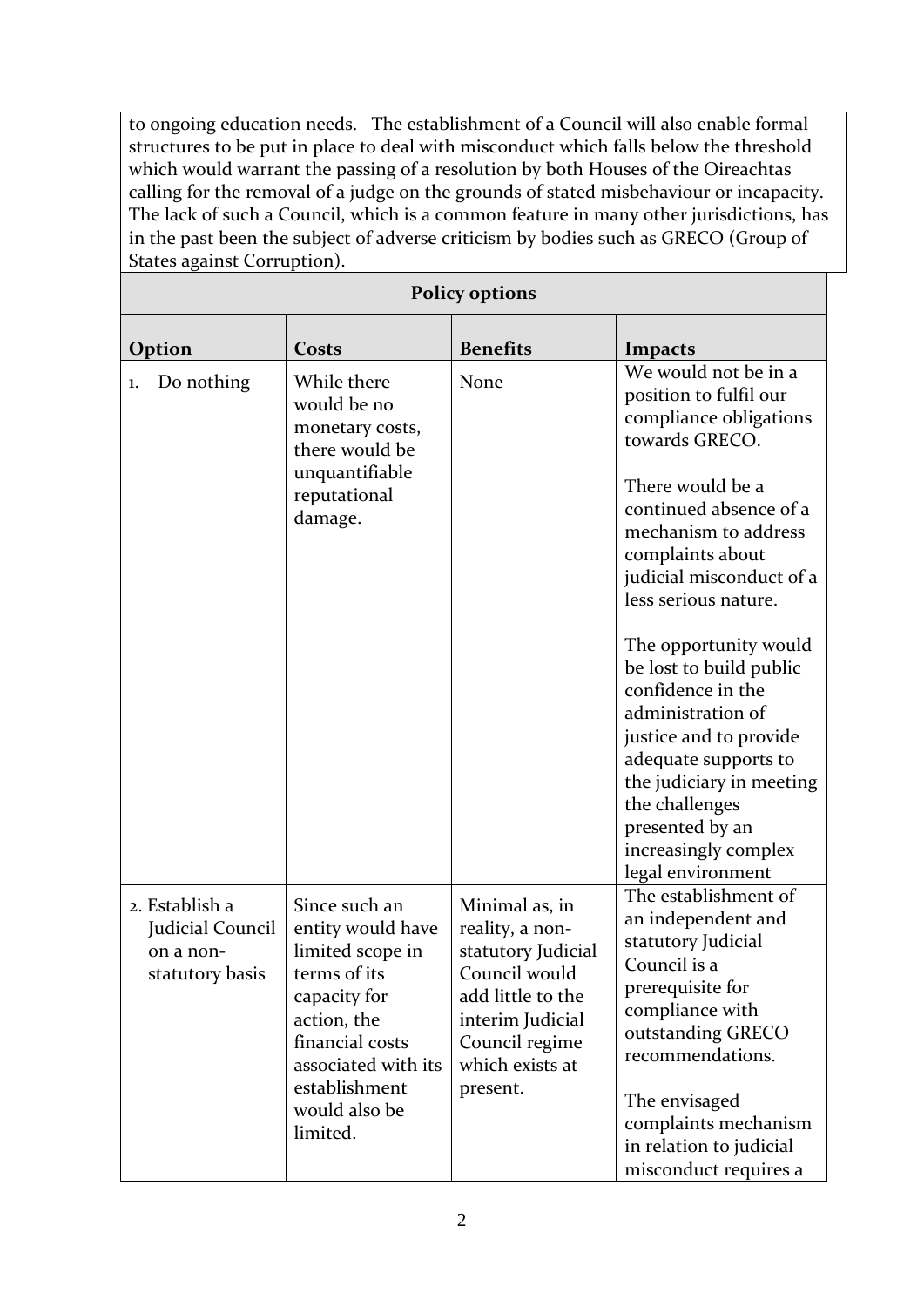|                                                               |                                                                                                                                                                                                                |                                                                                          | statutory basis if it is to<br>operate in an effective<br>manner and if it is to<br>gain public trust.                                                                                                                                                                                                                                                                                                                                 |
|---------------------------------------------------------------|----------------------------------------------------------------------------------------------------------------------------------------------------------------------------------------------------------------|------------------------------------------------------------------------------------------|----------------------------------------------------------------------------------------------------------------------------------------------------------------------------------------------------------------------------------------------------------------------------------------------------------------------------------------------------------------------------------------------------------------------------------------|
| 3. Establish a<br>Judicial Council<br>on a statutory<br>basis | Ongoing funding<br>requirements for<br>a statutory<br>Council would<br>amount to just<br>over $\varepsilon$ 1.6 million<br>per annum (€1.3<br>million net), with<br>additional start-<br>up costs of $€1.1m$ . | This would bring<br>us into line with<br>best international<br>practice in this<br>area. | This would fully satisfy<br>our GRECO<br>obligations.<br>It would fulfil a policy<br>objective entertained<br>by successive<br>governments over a<br>period of just under 20<br>years.<br>Public confidence in<br>the judiciary would be<br>enhanced through the<br>creation of a robust<br>complaints mechanism<br>and through the<br>adoption of guidelines<br>concerning judicial<br>conduct and ethics.                            |
|                                                               |                                                                                                                                                                                                                |                                                                                          | The independence of<br>the judiciary would be<br>affirmed through a<br>clear statutory<br>statement to the effect<br>that the Judicial<br>Council was to be<br>independent in the<br>performance of its<br>functions and that it<br>was a function of the<br>Council to promote and<br>maintain, inter alia,<br>excellence in the<br>exercise by judges of<br>their judicial functions<br>and high standards of<br>conduct in general. |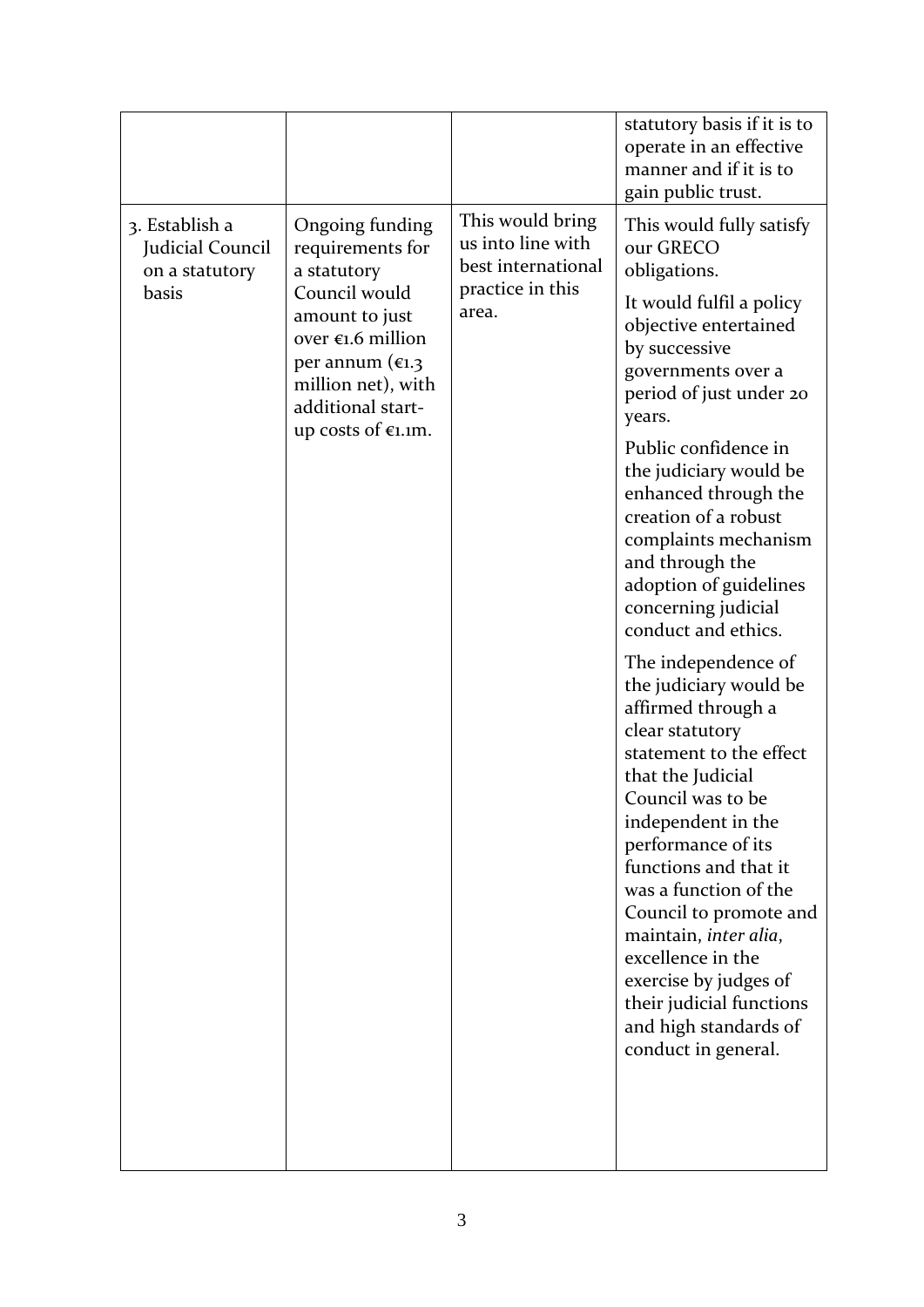# **Judicial Council Bill 2017**

### **Regulatory Impact Analysis**

#### **Policy Context**

#### **Domestic Background**

Against the background of what is generally considered to be best practice internationally, successive Governments have committed to the introduction of a Judicial Council Bill. Typically, such Councils are independent bodies that seek to safeguard the independence of the judiciary and of individual judges in order to promote the efficient functioning of the judiciary in dealing with matters such as education and discipline. A key impetus for the development of the legislation relates to the absence within our legal system of a disciplinary regime which will address complaints about judicial misconduct which is not at a level to warrant the invocation of Article 35.4.1 of the Constitution. That Article states that:

*"A judge of the Supreme Court, the Court of Appeal, or the High Court shall not be removed from office except for stated misbehaviour or incapacity, and then only upon resolutions passed by Dáil Éireann and by Seanad Éireann calling for his removal."*

This parliamentary process is known as impeachment. It is effected by an order made by the President having been notified by the Taoiseach that the Houses of the Oireachtas have passed a resolution calling for the removal from office of the judge in question. To date no judge of the High Court, the Court of Appeal or the Supreme Court has been impeached.

The Constitutional process has been extended by statute to the question of removal and dismissal of Circuit and District Court Judges by Section 24 of the Courts of Justice Act 1924 and Section 20 of the Courts of Justice (District Court) Act 1946 respectively.

With the exception of statutory provisions dealing with investigating and reprimanding Judges of the District Court there are no other means of investigating and dealing with allegation of less serious breaches of Judicial conduct and ethics. Judges of the District Court are subject to some statutory disciplinary procedures contained in the Courts (Supplemental Provisions) Act 1961. Section 10(4) of that Act provides that, where the Chief Justice forms the opinion that a District Court's judge's conduct is "such as to bring the administration of justice into disrepute", he may interview the judge privately and inform him of such opinion. The Act does not provide any means of ensuring the judge changes the behaviour in question. Section  $36(2)$  provides for the President of the District Court to investigate matters if it appears to him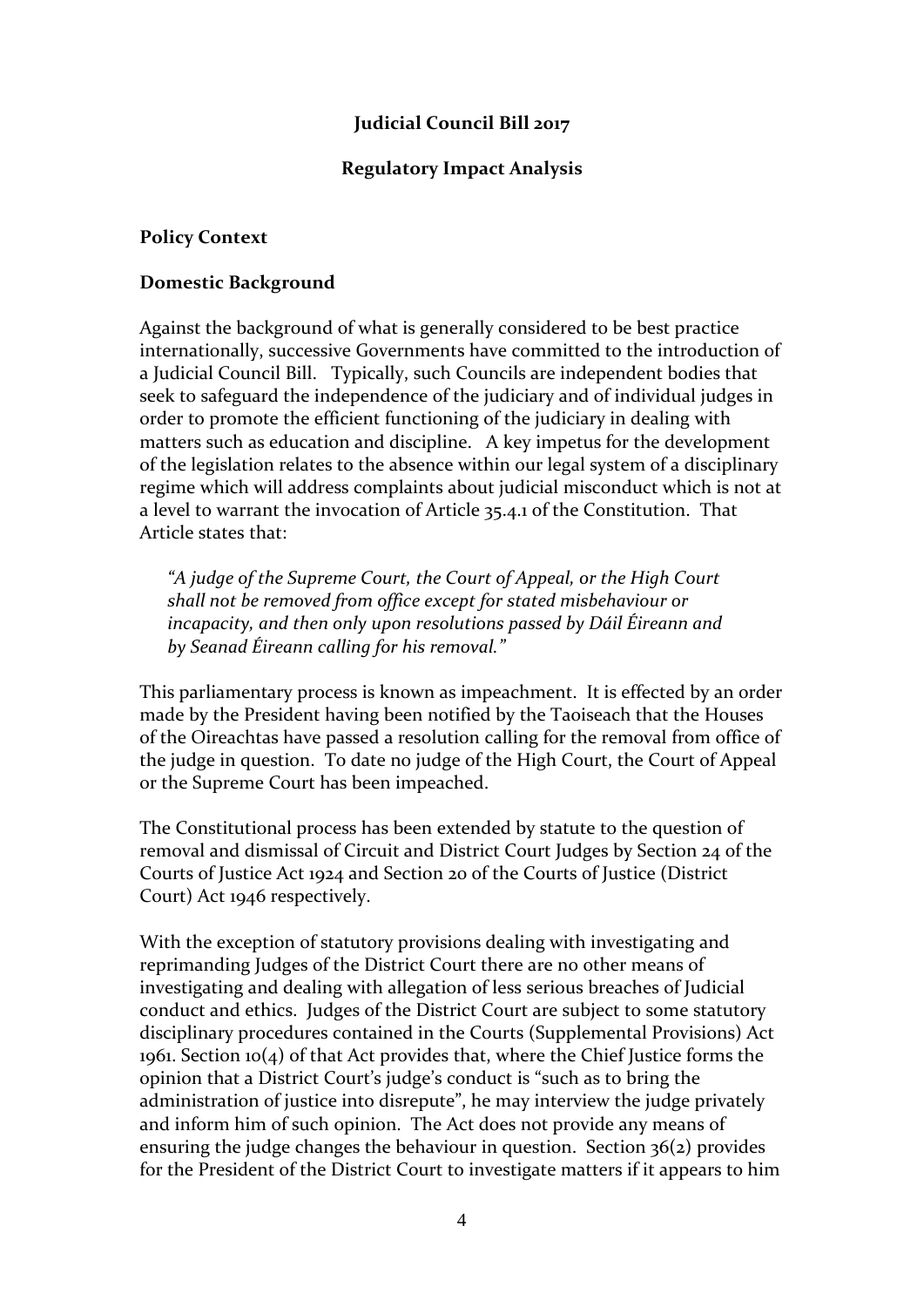or her that the behaviour of a judge of that Court is prejudicial to the prompt and efficient discharge of the business of the Court. If the President finds that this is so, having consulted the judge in question, he or she may report their findings to the Minister for Justice and Equality. Section 21 of the Courts of Justice (District Court) Act 1946 also provides for a judicial inquiry into the condition of health or conduct of a District Judge upon the request of the Minister of the day.

These procedures are not replicated for judges of any other court where behaviour can only be investigated in respect of the most serious of breaches of conduct or ethics. There is currently no process for investigating Judges of the other Courts for alleged behaviours which, while serious and worthy of examination, do not warrant impeachment.

In 1999 the Working Group on a Courts Commission, which was responsible for the establishment of the Courts Service, reported to the then Chief Justice, Liam Hamilton on the question of judicial conduct and ethics. Subsequently, the Chief Justice established a committee to examine this general issue and it produced its report in December 2000 (known colloquially as the Keane Report after the successor Chief Justice, who brought the Committee's work to finality). The report found that the existing structures for dealing with concerns as to judicial misconduct were inadequate as they only provided for impeachment for stated misbehaviour or incapacity. The Report concluded that there are circumstances which would justify the invocation of this process but there are also instances of judicial misconduct which may be less serious but nonetheless merit some form of investigation. The Report contained reasonably detailed proposals for legislation which were subsequently (in 2002) fleshed out in the form of a draft Bill prepared by Mrs Justice Denham (now Chief Justice), who had chaired the Working Group on a Courts Commission and had been a member of the Committee that had produced the 2000 Report.

In 2001, in response to the Report of the Committee on Judicial Conduct and Ethics, the Government published the Twenty-Second Amendment to the Constitution Bill which aimed to establish a Judicial Council and amend the impeachment process. The Bill was withdrawn due to a lack of cross-party support in the Dáil. Since then work has been ongoing in the Department of Justice and Equality to develop legislative proposals to establish a Judicial Council. This work has progressed in full consultation with the judiciary.

#### I**nternational Background**

Any legislative proposals must be mindful of the requirement of Article 35.2 of Bunreacht na hÉireann, which declares that judges shall be independent in the exercise of their functions. This is reinforced in international best practice, e.g., Article 10 of the Universal Declaration of Human Rights states that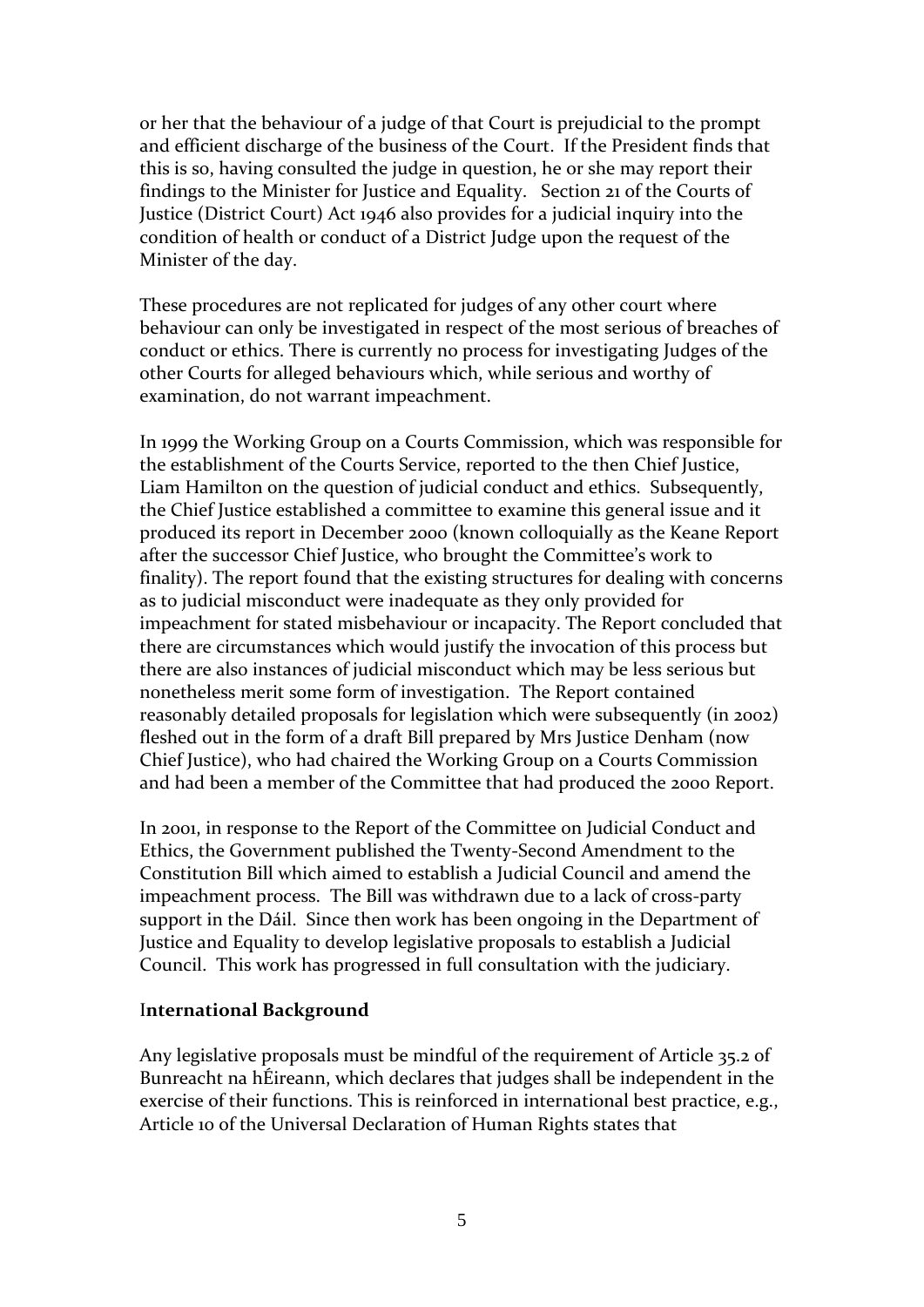*"Everyone is entitled in full equality to a fair and public hearing by an independent and impartial tribunal, in the determination of his rights and obligations and of any criminal charge against him.".* 

The right to a hearing before a competent, independent and impartial tribunal is also acknowledged in Article 6.1 of the European Convention on Human Rights and Article 14 paragraph 1 of the International Covenant on Civil and Political Rights.

In 2000 the United Nations Centre for Crime Prevention invited a group of Chief Justices from common law jurisdictions, known as the Judicial Integrity Group, to address the loss, in many countries, of confidence in judicial systems. The Judicial Integrity Group recognised that the principle of accountability demanded that the national judiciary should assume an active role in strengthening judicial integrity by effecting such systematic reforms as are within the judiciary's competence and capacity. The Group also recognised the need for a universally acceptable statement of judicial standards which, consistent with the principle of judicial independence, would be capable of being respected and ultimately enforced at the national level without the intervention of either the executive or legislative branches of government. Following extensive consultations with other common and civil law jurisdictions the 'Bangalore Principles of Judicial Conduct' emerged. These principles recognise fundamentals which are widely accepted in regional human rights instruments, in domestic, constitutional, statutory and common law and in judicial conventions and traditions. The core values recognised are –

- independence;
- impartiality;
- integrity;
- propriety;
- equality;
- competence, and
- diligence.

Each value is accompanied by a statement of the principle which relates to it and by more detailed statements as to its application.

The Bangalore Principles of Judicial Conduct use these values to ensure public confidence in the judicial system and in the moral authority and integrity of the judiciary which is of the utmost importance in a modern democratic society. They aim to ensure that judges, individually and collectively, respect and honour judicial office as a public trust and strive to enhance and maintain confidence in the judicial system. They are designed to provide guidance to judges and to afford the judiciary with a framework for regulating judicial conduct.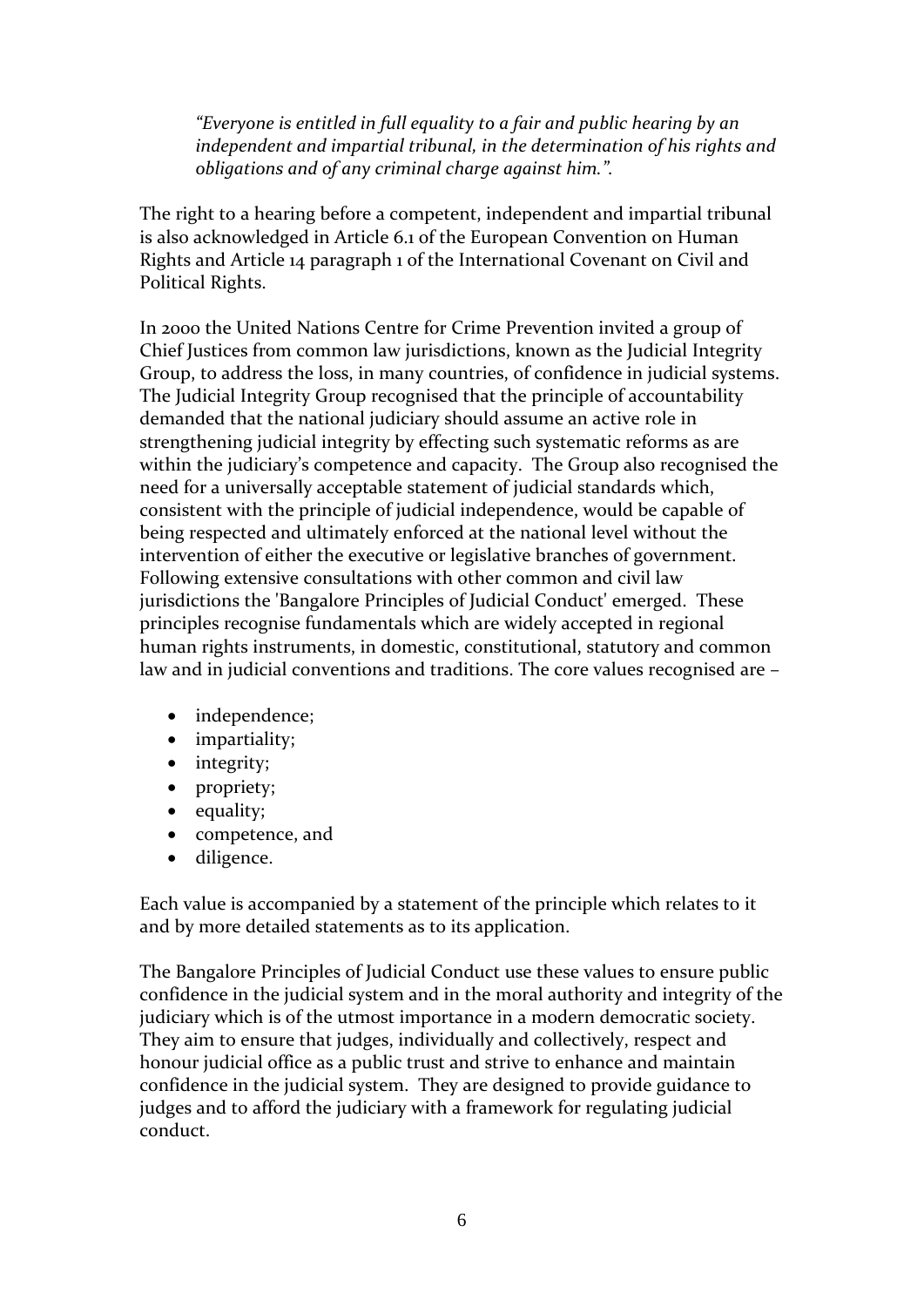Within the international framework, it is also widely acknowledged that the primary responsibility for the promotion and maintenance of high standards of judicial conduct lies with the judiciary themselves as this will ensure that the appropriate level of judicial independence is maintained.

In 2006 the draft Commentary on the Bangalore Principles of Judicial Conduct, intended to contribute to a better understanding of the Principles, was agreed by a joint meeting of the Judicial Integrity Group and the United Nations Office on Drugs and Crime. In the same year, a resolution of the United Nations Economic and Social Council invited Member States to encourage their judiciaries to take into consideration, in ways consistent with their domestic legal systems, the Bangalore Principles when reviewing or developing rules with respect to the professional and ethical conduct of members of the judiciary. The United Nations Office on Drugs and Crimes has actively supported the Bangalore Principles, which have also been recognised by bodies such as the American Bar Association and the International Commission of Jurists. The Judges of the member States of the Council of Europe, of which Ireland is a member, have also given the Bangalore Principles their favourable consideration. The draft Commentary and the Bangalore Principles have been given added weight and authority by their adoption by both the Intergovernmental Expert Group on Strengthening Basic Principles of Judicial Conduct and by the Judicial Integrity Group

It is against this domestic and international backdrop that the proposals for a Judicial Council Bill have been drafted.

## **Statement of Objectives**

A key objective of the Bill is to provide a means of investigating allegations of judicial misconduct and to provide options for dealing with misconduct where, owing to the nature of the misconduct in question, the option of impeachment is not warranted. This is to be achieved within the current Constitutional framework. A further objective is to provide a support structure for judges which will facilitate them in the carrying out of their judicial functions in a manner which upholds a high standard of excellence and which respects the essential independence of their office.

The Judicial Council, which will consist of the entire body of the judiciary, will be responsible for promoting:

- excellence in the exercise by judges of their judicial functions;
- high standards of conduct among judges;
- the efficient and effective use of judicial resources;
- continuing education of judges;
- a respect for the independence of the judiciary; and
- public confidence in the judiciary and the administration of justice.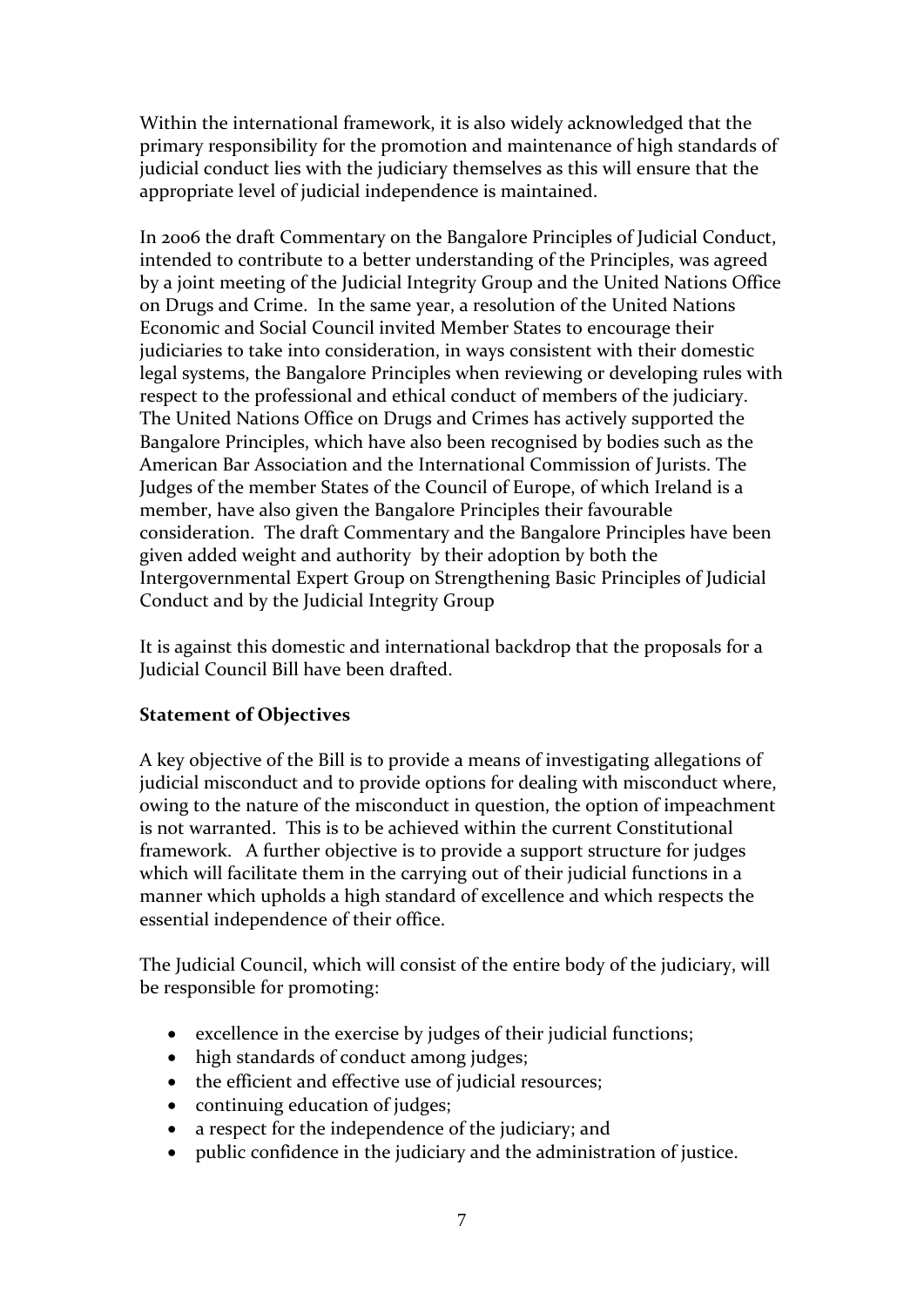The Bill puts in place a process for investigating complaints of alleged judicial misconduct with the following features:

- lay (i.e. non-judge, non-lawyer) involvement in investigations; and
- a range of sanctions which will apply where complaints are upheld and where impeachment is not in issue.

Insofar as lay involvement in the investigative process is concerned, this will involve participation both in the Judicial Conduct Committee and in any panels of inquiry which may be established as required. Lay participation in any investigations taking place will ensure public confidence in the process and demonstrate the transparent and impartial nature of the proceedings.

In addition to referring a complaint for formal investigation, the Judicial Conduct Committee will be able to refer a complaint for resolution by informal means. In the event that a complaint is upheld, it will be open to the Judicial Conduct Committee to make a determination which may include the following:

- the issuing of advice to the judge concerned;
- the issuing of an admonishment to the judge concerned;
- the issuing of a recommendation to the judge concerned that he or she pursue a specified course of action, including attending a course or training of a specified type.

It will also be open to the Committee to make a general recommendation for procedural or organisational change, practice directions, redistribution of work or the like.

The Bill also envisages the creation of –

- a Judicial Studies Committee to facilitate the continuing education and training of judges with regard to their judicial functions;
- a Sentencing Information Committee to collate and disseminate information on sentencing decisions by the courts;
- Judicial Support Committees to advise and assist the Judicial Council in the performance of its functions insofar as those functions concern matters relevant to the Court to which the Committee relates.

As is common in legislation of this nature, the Bill will also allow for the establishment of other committees from time to time to assist and advise the Judicial Council in the performance of its functions.

Overall, the establishment of a Judicial Council will help to ensure continued public confidence in judicial integrity and provide the judiciary with the supports necessary for them to carry out their functions in an appropriate manner. The establishment of the Judicial Conduct Committee, with the participation of lay persons, will provide an open and transparent means of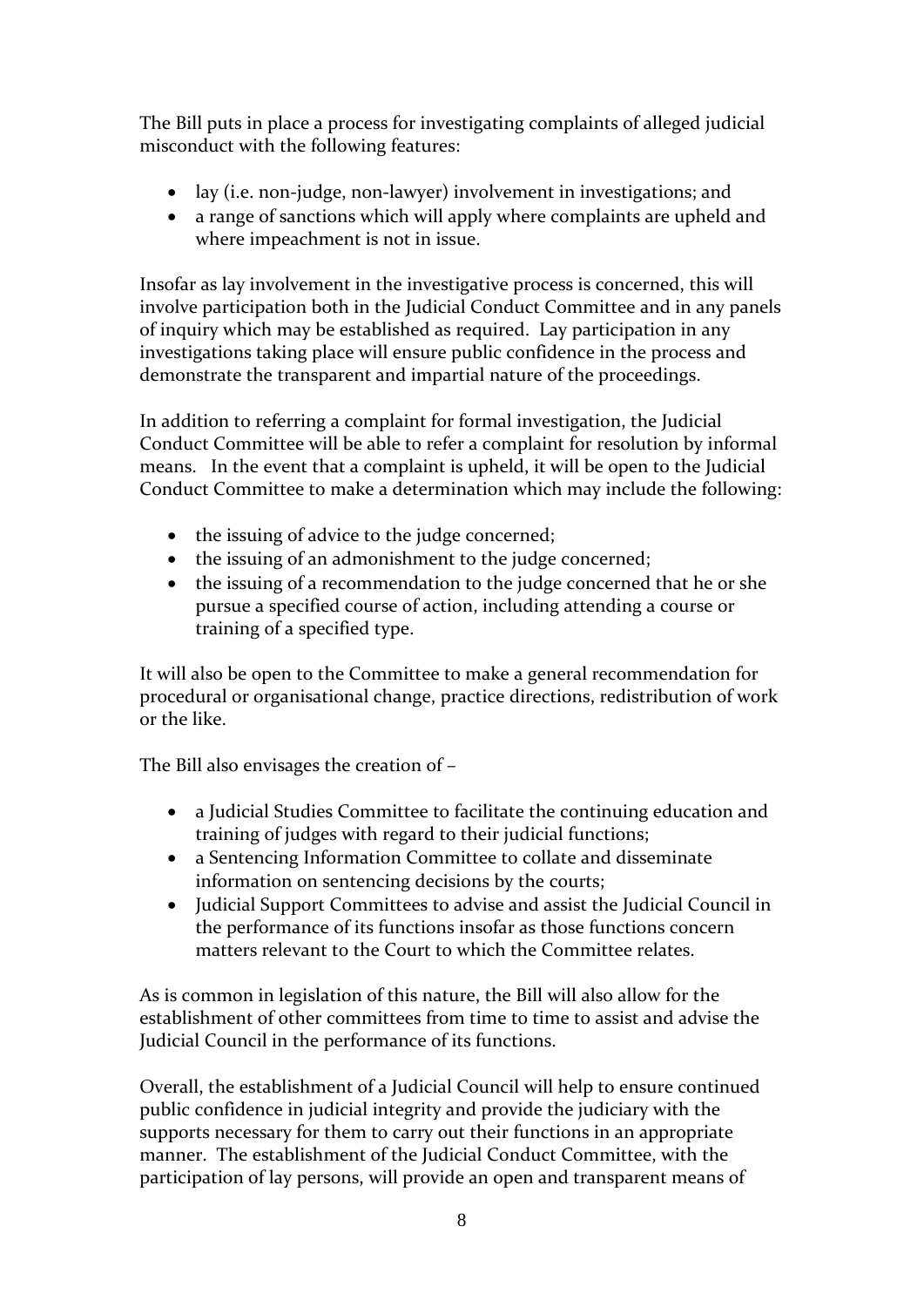investigating complaints that heretofore have had no means of inquiry. The participation of all judges in the Council will give the judiciary a sense of ownership of the work of the Council and will ensure that the independence of the judiciary is not compromised.

# **Identification of Options**

The options identified are:

- Option 1: do nothing.
- Option 2: establish a Judicial Council on an non-statutory basis
- Option 3: establish a Judicial Council on a statutory basis as recommended in the Report of the Committee on Judicial Conduct and Ethics and by GRECO.

# **Identification of Costs and Benefits**

## **Option 1 - Do Nothing**

The "do nothing" option is included for benchmarking purposes. There are no benefits arising from maintaining the status quo and, while adhering to this option would mean that no additional financial costs would be incurred by the exchequer, costs of a non-financial nature, both reputational and otherwise, would undoubtedly arise.

To do nothing at all would mean the continuation of the present unsatisfactory situation, where there is no formal way of dealing with allegations of judicial misconduct other than impeachment for Supreme Court, Court of Appeal and High Court Judges and where there are only limited statutory procedures for dealing with misconduct issues in relation to District Court Judges. Given the importance now placed upon accountability in relation to all sectors of society, such a course of action runs the risk of undermining confidence in the judicial system and would not be in keeping with best international thinking and practice.

Furthermore, taking this option would mean that we would continue to be in breach of our GRECO obligations which recommend that, with due expedition, an independent statutory council be established for the judiciary which will be provided with adequate resources and funding for its organisation and operations. Related recommendations concern the establishment of a code of conduct for judges which will be connected to an accountability mechanism, and the institutionalisation of a dedicated induction and in-service training for judges. The Compliance Report adopted at the Plenary meeting of GRECO, which was held in March 2017, concluded that Ireland's very low level of compliance with these recommendations was "globally unsatisfactory" and has resulted in a situation whereby Ireland must report again on the progress in implementing the recommendations by 31 March 2018.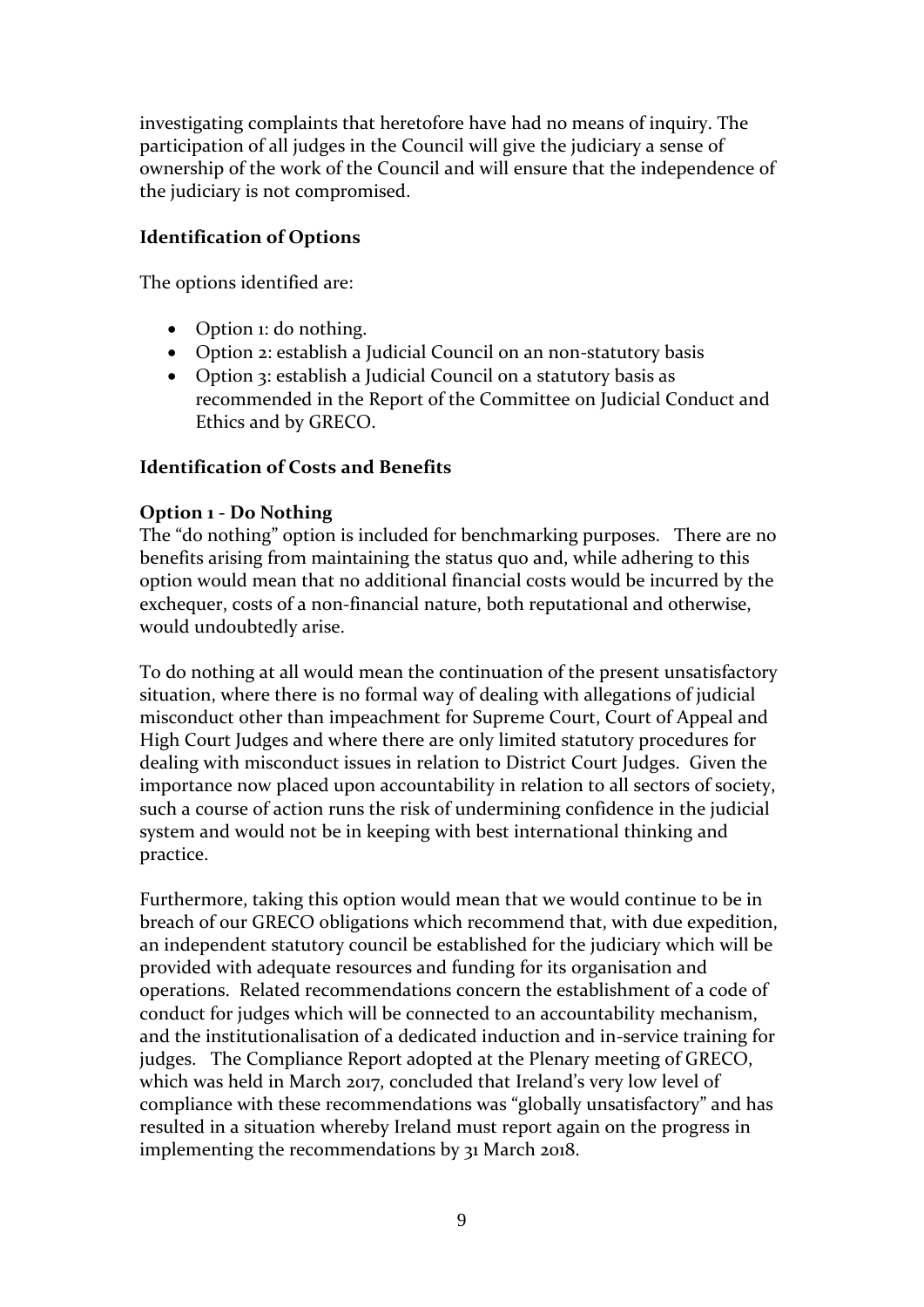# **Option 2 - Establish a Judicial Council on a non-statutory basis**

This option would share many of the disadvantages of the "do nothing" option which is addressed above and, in reality, would only mean the establishment of a body not dissimilar to the interim Judicial Council which has been set up by the judges themselves pending the establishment of the anticipated statutory Council. The interim body does not attract specific exchequer funding. This option would not facilitate our compliance with the GRECO obligations. Furthermore, it would not facilitate the introduction of a system for the investigation of complaints alleging judicial misconduct which falls short of the standard required if impeachment is to be invoked, as such a system requires statutory underpinning if it is to function in an effective and transparent way.

The resourcing of a non-statutory Council would entail some additional costs since such a body would need additional funding if the intention were that it should have added capacity to deliver in relation to matters such as the training of judges and the provisions of sentencing information.

| Item                                                                                                                                       | Estimate                                                                                                           |
|--------------------------------------------------------------------------------------------------------------------------------------------|--------------------------------------------------------------------------------------------------------------------|
| Staffing (one PO, one HEO and one<br>CO)                                                                                                   | €230,980                                                                                                           |
| Judicial studies                                                                                                                           | €400,000<br>(this represents an increase of<br>€90,000 on the amount currently<br>made available for this purpose) |
| Sentencing information                                                                                                                     | €200,000                                                                                                           |
| Ongoing ICT costs (including costs)<br>related to sentencing information)                                                                  | €125,000 <sup>*</sup>                                                                                              |
| Expenses and remuneration of lay<br>members of committees (including<br>Judicial Studies and Sentencing<br><b>Information Committees</b> ) | €25,000                                                                                                            |
| Accommodation                                                                                                                              | €50,000                                                                                                            |

Is it estimated that the funding requirements for a non-statutory Council would amount to around €1 million per annum broken down as follows:

\* Additional ICT start-up costs of €500,000 should also be budgeted for.

**Note:** the above costings make no provision for the additional funding which would be required for a complaints regime as, absent a statutory basis, such a regime could not properly be introduced.

## **Option 3 – establish a Judicial Council on a statutory basis**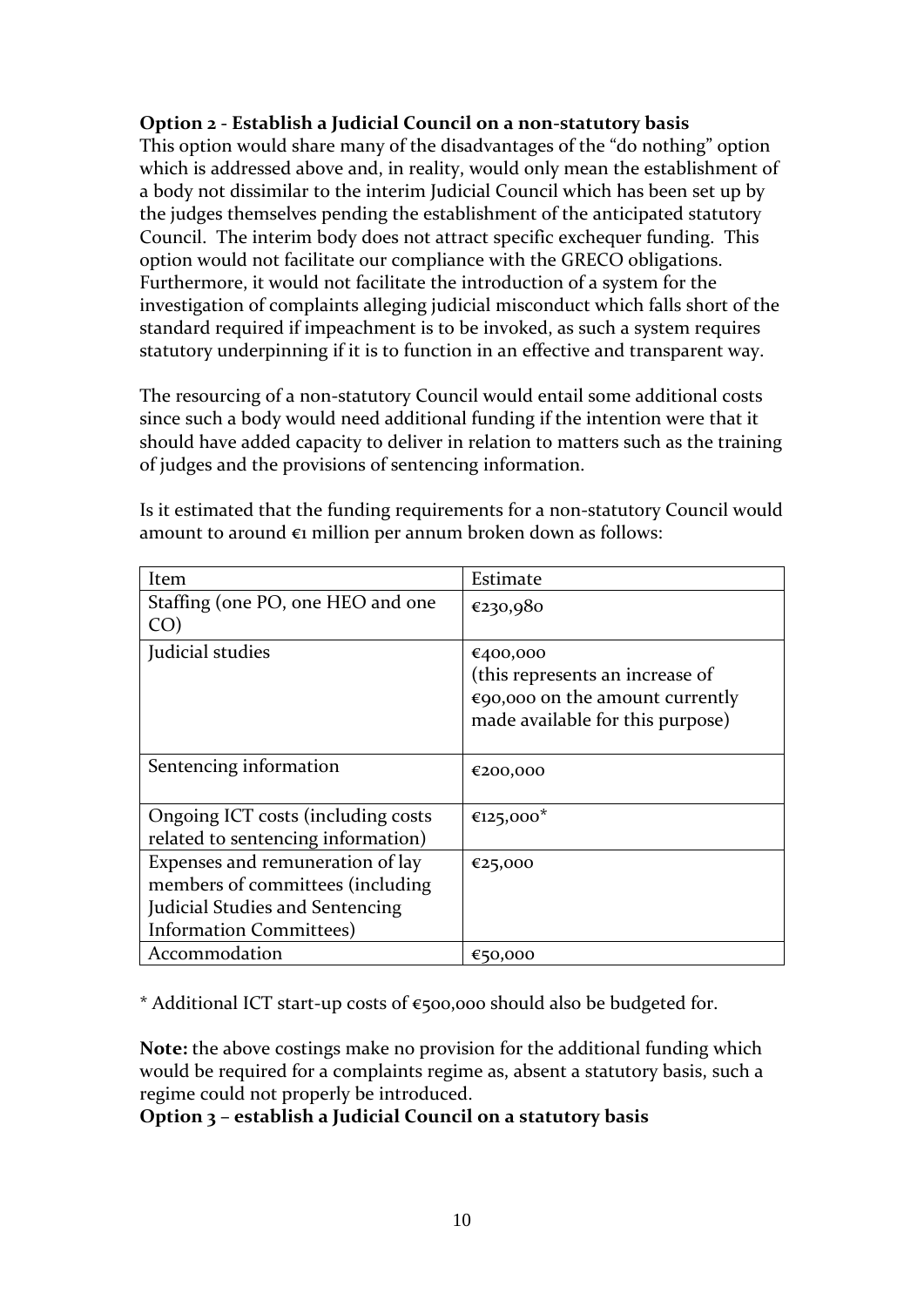This option will enable us to be fully compliant with our GRECO obligations and it is the only option available which enables us to achieve the objectives which have been set.

The establishment of an independent Judicial Council, with clear statutory functions, will align our regime in relation to this matter with that prevailing in many other countries, particularly those which are members of the Council of Europe. The establishment of a statutory committee in relation to judicial studies will also provide a structured approach to the continued education and professional training of judges which, consistent with judicial independence, should build public confidence in the administration of justice. The establishment of a statutory committee in relation to sentencing information should be of benefit in promoting consistency in sentencing and, again, build public confidence in the administration of justice.

In relation to judicial conduct, the establishment of a Judicial Conduct Committee will give rise to a statutory body which will have responsibility for investigating and dealing with allegations of judicial misconduct where the initiation of the impeachment process is not warranted. The proposed legislative framework will achieve this without interfering with the existing Constitutional provisions relating to impeachment, while ensuring that the Constitutional independence of the judiciary is maintained. It will provide a mechanism, consistent with the recommendations of the Committee on Judicial Conduct and Ethics and international best practice, for investigating a broad range of complaints in relation to judicial misconduct and provide for remedies outside of the impeachment process where appropriate. It will also facilitate the drawing up and adoption of guidelines in relation to judicial conduct and ethics.

Is it estimated that the ongoing funding requirements for a statutory Council would amount to just over €1.6 million per annum (a net €1.3 million taking account of funding which is already provided for judicial training purposes). That figure may be broken down as follows:

| Item                                                                       | Estimate                                                                                                                     |
|----------------------------------------------------------------------------|------------------------------------------------------------------------------------------------------------------------------|
| Staffing (one Assistant Secretary, one<br>PO, one AP, one HEO and two COs) | €553,514                                                                                                                     |
| Judicial studies                                                           | €400,000<br>(this represents an increase of<br>$\epsilon$ 90,000 on the amount currently<br>made available for this purpose) |
| Sentencing information                                                     | €200,000                                                                                                                     |
| Ongoing ICT costs (including costs)<br>related to sentencing information)  | €250,000                                                                                                                     |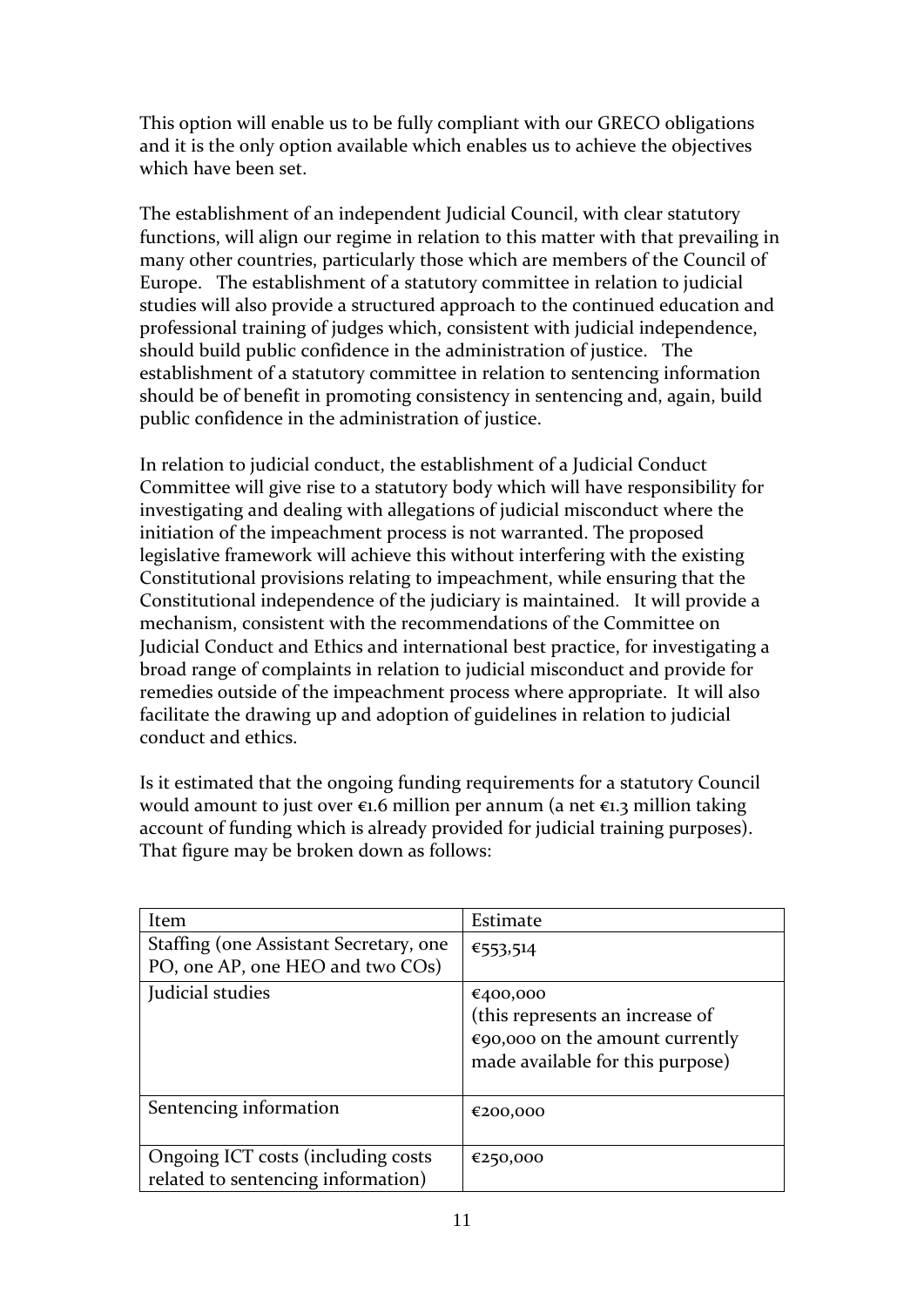| Expenses and remuneration of lay | €50,000 |
|----------------------------------|---------|
| members of committees (including |         |
| the Judicial Conduct Committee)  |         |
| Accommodation                    | €90,000 |
| Legal costs                      | €75,000 |

Note: additional start-up costs of €1.1m should also be taken into account (€750,000 for ICT, €125,000 for legal costs, €100,000 for judicial studies, €75,000 for expenses and remuneration of lay members and  $€60,000$  for accommodation).

## **Impacts**

The Bill is not expected to have any appreciable impact on north-south and east-west relations, socially excluded or vulnerable groups, the economic market (including an impact on consumers and competition), national competitiveness and the environment. Nor will there be any new significant compliance burden. However, the Bill may have a positive impact upon the rights of citizens in that it should foster increased public confidence in the administration of justice by providing for a mechanism which addresses legitimate complaints in relation to judicial conduct and ethics.

### **Consultation**

Consultations on the details of the Bill have taken place with the Office of the Attorney General. Given the nature of the Bill, extensive consultations were also undertaken with the judiciary. In addition the Department has had the benefit of the extensive consultative work undertaken by the Committee on Judicial Conduct and Ethics which studied 8 modern systems of judicial accountability, held an international conference and received many submissions in response to a public invitation for submissions from interested groups and individuals.

#### **Enforcement and Compliance**

The proposed Judicial Council will be responsible for ensuring compliance with the procedures contained in the proposed legislation. The Judicial Council will be comprised of all judges and will be chaired by the Chief Justice.

The Council will be required to produce an annual report to the Minister which will be laid before the Houses and will be required to produce end of year accounts for audit. The Judicial Conduct Committee will prepare an annual report on its activities which will be laid before the Houses of the Oireachtas. The Secretary to the Council shall, when requested by the Public Accounts Committee give evidence to that Committee on the accounts and accounting of the Council, and shall, on request, give account to any other Oireachtas Committee for the general administration of the Council.